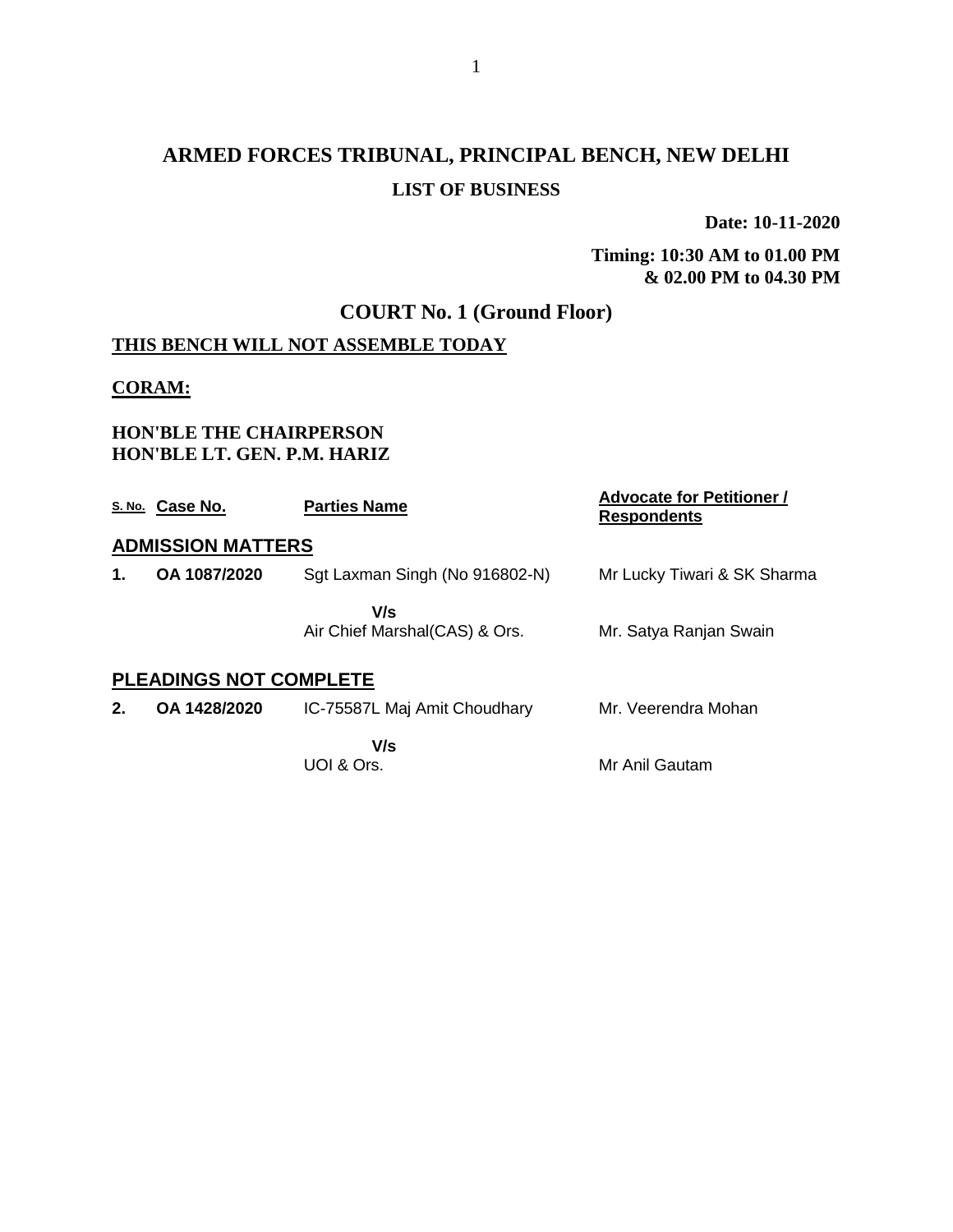# **ARMED FORCES TRIBUNAL, PRINCIPAL BENCH, NEW DELHI LIST OF BUSINESS**

**Date: 10-11-2020**

#### **Timing: 10:30 AM to 01.00 PM & 02.00 PM to 04.30 PM**

## **COURT No. 2 (Ground Floor)**

#### **CORAM:**

#### **HON'BLE MS. JUSTICE SUNITA GUPTA HON'BLE AIR MARSHAL B.B.P. SINHA**

#### **MATTERS ALREADY SCHEDULED FOR 10.11.2020 EXCEPT ADMISSION MATTERS STANDS ADJOURNED TO 09.02.2021**

|    | S. No. Case No.                  | <b>Parties Name</b>                                                                 | <b>Advocate for Petitioner /</b><br><b>Respondents</b> |
|----|----------------------------------|-------------------------------------------------------------------------------------|--------------------------------------------------------|
|    | <b>ADMISSION MATTERS</b>         |                                                                                     |                                                        |
| 1. | OA (Appeal)<br>1544/2019<br>with | No 2768587F Ex Nk Sonavane Sudam Mr. Indra Sen Singh//Abhishek<br>Kashinath<br>V/s  | Singh                                                  |
|    | MA 2490/2019                     | UOI & Ors.                                                                          | Mr. Waize Ali Noor                                     |
| 2. | OA 455/2020                      | Ex JWO Siya Ram Prasad (627200-B)                                                   | Mr. Ajit Kakkar & Associates                           |
|    |                                  | V/s<br>UOI & Ors.                                                                   | Mr. Ashok Chaitanya                                    |
| 3. | OA 222/2020                      | Ex Hony Lt (MCPO(Mus I) Ramesh Mr Romil Pathak & Amit<br>Chand (No 188106 R)<br>V/s | <b>Kumar Sachan</b>                                    |
|    |                                  | UOI & Ors.                                                                          | Gp Capt Karan Singh Bhati,<br>Sr. CGSC                 |
| 4. | OA 1653/2020<br>with             | Ex JWO Ram Pal Singh (700326-R)                                                     | Mr. Praveen Kumar                                      |
|    | MA 1916/2020                     | V/s<br>UOI & Ors.                                                                   | None                                                   |
| 5. | OA 1654/2020                     | Ex PO M Shabir Ahmad Rather<br>(211505 W)                                           | Mr Ved Prakash                                         |
|    |                                  | V/s<br>UOI & Ors.                                                                   | None                                                   |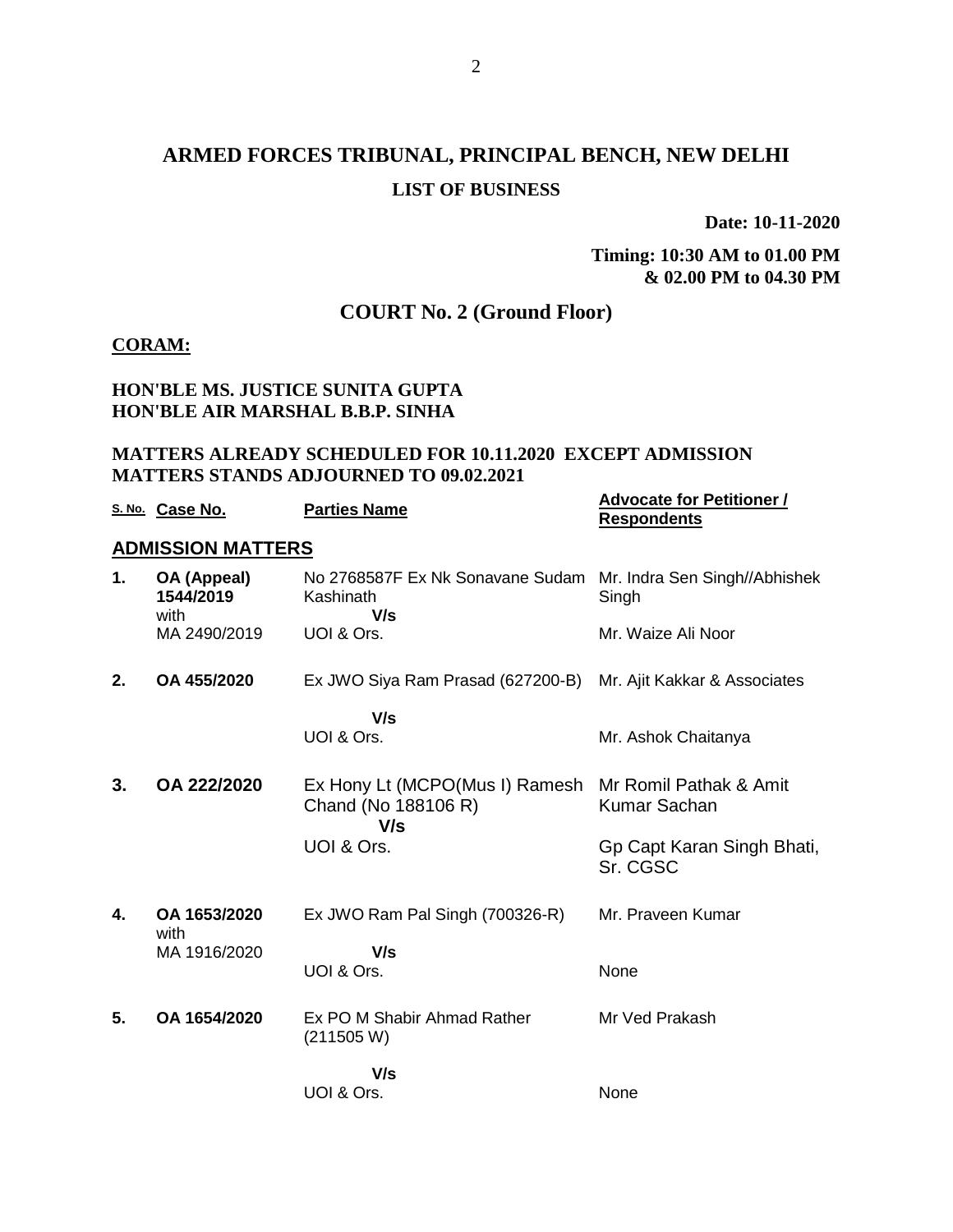| 6.  | OA 1655/2020                         | Ex Sgt Bhooraram Bishnoi (772707)               | Mr Baljeet Singh & Ms Deepika<br>Sheoran        |
|-----|--------------------------------------|-------------------------------------------------|-------------------------------------------------|
|     |                                      | V/s                                             |                                                 |
|     |                                      | UOI & Ors.                                      | None                                            |
| 7.  | OA 1656/2020<br>with<br>MA 1917/2020 | Lt Col Hukam Singh (Retd) (IC 49682<br>A)       | Mr OS Punia                                     |
|     |                                      | V/s<br>UOI & Ors.                               | None                                            |
| 8.  | OA 1657/2020<br>with<br>MA 1918/2020 | Ex Sgt Akash Kumar (No 724123 B)<br>V/s         | Mr Omprakash Kr. Srivastava &<br>Rajesh Kumar   |
|     |                                      | UOI & Ors.                                      | None                                            |
| 9.  | OA 1658/2020<br>with<br>MA 1919/2020 | Lt Col (Retd) Bana Harendra (IC-<br>44621Y)     | Mr U S Maurya                                   |
|     |                                      | V/s<br>UOI & Ors.                               | None                                            |
| 10. | OA 1659/2020<br>with                 | IC-44124P Col Brijender Singh (Retd.)           | Mr. I S Yadav                                   |
|     | MA 1921/2020                         | V/s<br>UOI & Ors.                               | None                                            |
| 11. | OA 1660/2020                         | Ex Sgt Chandra Mohan Mishra<br>(777294)         | Mr Baljeet Singh & Ms Deepika<br>Sheoran        |
|     |                                      | V/s<br>UOI & Ors.                               | None                                            |
| 12. | OA 1665/2020<br>with<br>MA 1922/2020 | 672384-H MWO Rishinath Singh<br>Kushwaha (Red.) | Mr. A K Chaudhary                               |
|     |                                      | V/s<br>UOI & Ors.                               | None                                            |
| 13. | OA 1666/2020<br>with<br>MA 1923/2020 | Ex Sgt Sanjeev Kumar Dubey (No<br>729107 N)     | Mr OS Punia                                     |
|     |                                      | V/s<br>UOI & Ors.                               | None                                            |
| 14. | OA 1672/2020                         | Ex Sgt Abhaya Kumar Rath (721024<br>N)          | Mr Omprakash Kr Srivastava &<br>Mr Rajesh Kumar |
|     |                                      | V/s<br>UOI & Ors.                               | None                                            |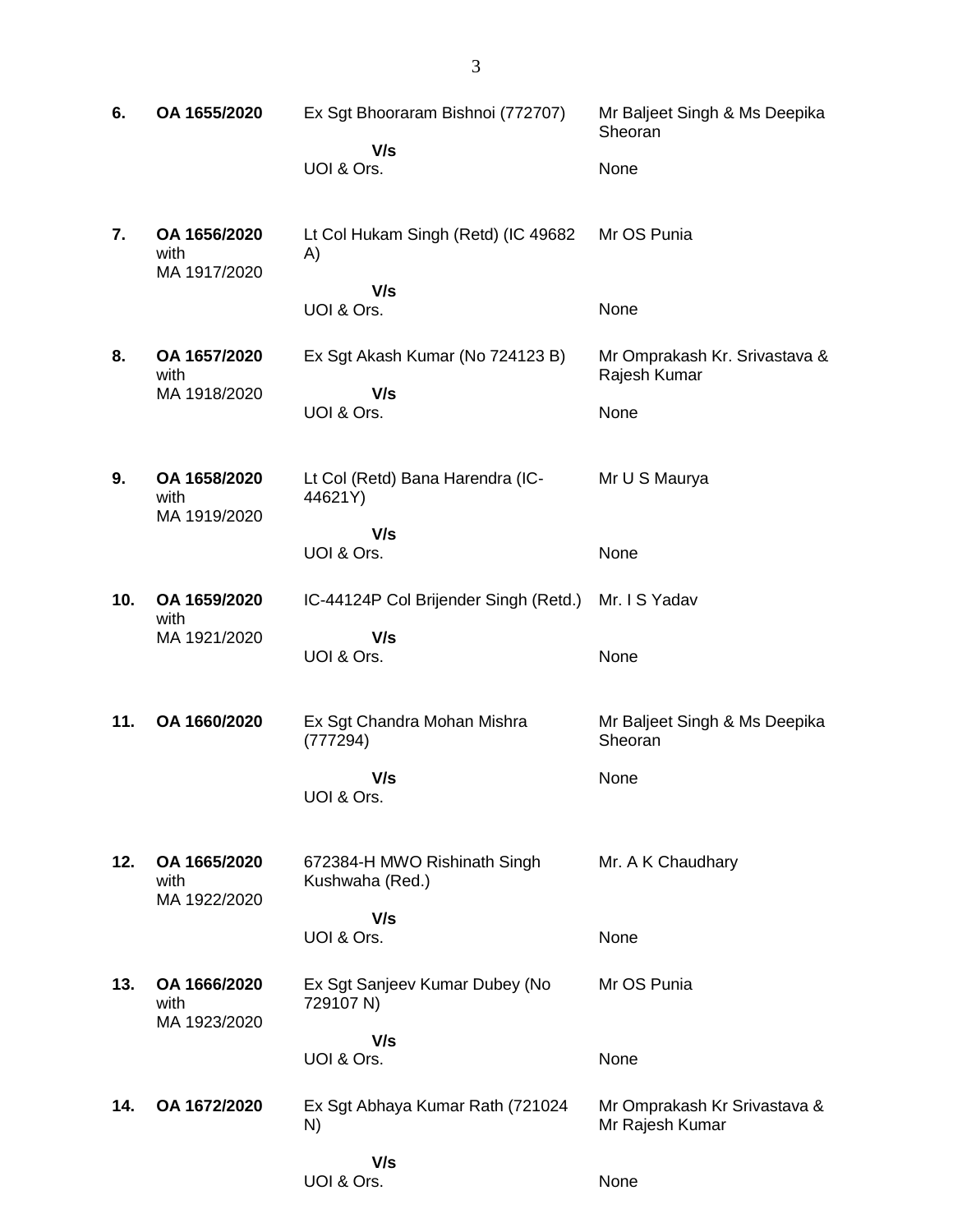| 15. | OA 1673/2020                         | Ex CPO AOF Betala Jagannath Rao<br>(178329 W)         | Mr Ved Prakash                             |
|-----|--------------------------------------|-------------------------------------------------------|--------------------------------------------|
|     |                                      | V/s<br>UOI & Ors.                                     | None                                       |
| 16. | OA 1674/2020                         | Ex LME Jitendra Singh (211403 N)                      | Mr Ved Praksh                              |
|     |                                      | V/s<br>UOI & Ors.                                     | None                                       |
| 17. | OA 1675/2020                         | Air Cmde Raghvendra Kumar Tripathi<br>(Retd.) (18754) | Mr. Baljeet Singh & Ms. Deepika<br>Sheoran |
|     |                                      | V/s<br>UOI & Ors.                                     | None                                       |
| 18. | OA 1676/2020<br>with                 | Smt. Parvita Devi                                     | Mr. I S Yadav                              |
|     | MA 1931/2020                         | V/s<br>UOI & Ors.                                     | None                                       |
| 19. | OA 1677/2020                         | Ex Sub Maj (CLK) Ratnakar Dash JC-<br>440099X         | Mr Ved Prakash                             |
|     |                                      | V/s<br>UOI & Ors.                                     | None                                       |
| 20. | OA 1678/2020<br>with                 | Ex HFL Braj Kishor Prasad (661029 F) Mr Praveen Kumar |                                            |
|     | MA 1932/2020                         | V/s<br>UOI & Ors.                                     | None                                       |
| 21. | OA 1679/2020<br>with<br>MA 1933/2020 | IC-52671Y Lt Col Naresh Chaudhary<br>(Retd.)          | Dr. Janak Raj Rana                         |
|     |                                      | V/s<br>UOI & Ors.                                     | None                                       |
| 22. | OA 1680/2020<br>with                 | Ex Hav Sattar Ali (No 15377145 W)                     | Mr Bikrama Sah                             |
|     | MA 1934/2020                         | V/s<br>UOI & Ors.                                     | None                                       |
| 23. | OA 1681/2020<br>with<br>MA 1935/2020 | Gp Capt Onkarjit Singh Malhi (Retd)<br>(No 18803 N)   | Mr Ajit Kakkar & Ms Alpana<br>Yadav        |
|     |                                      | V/s<br>UOI & Ors.                                     | None                                       |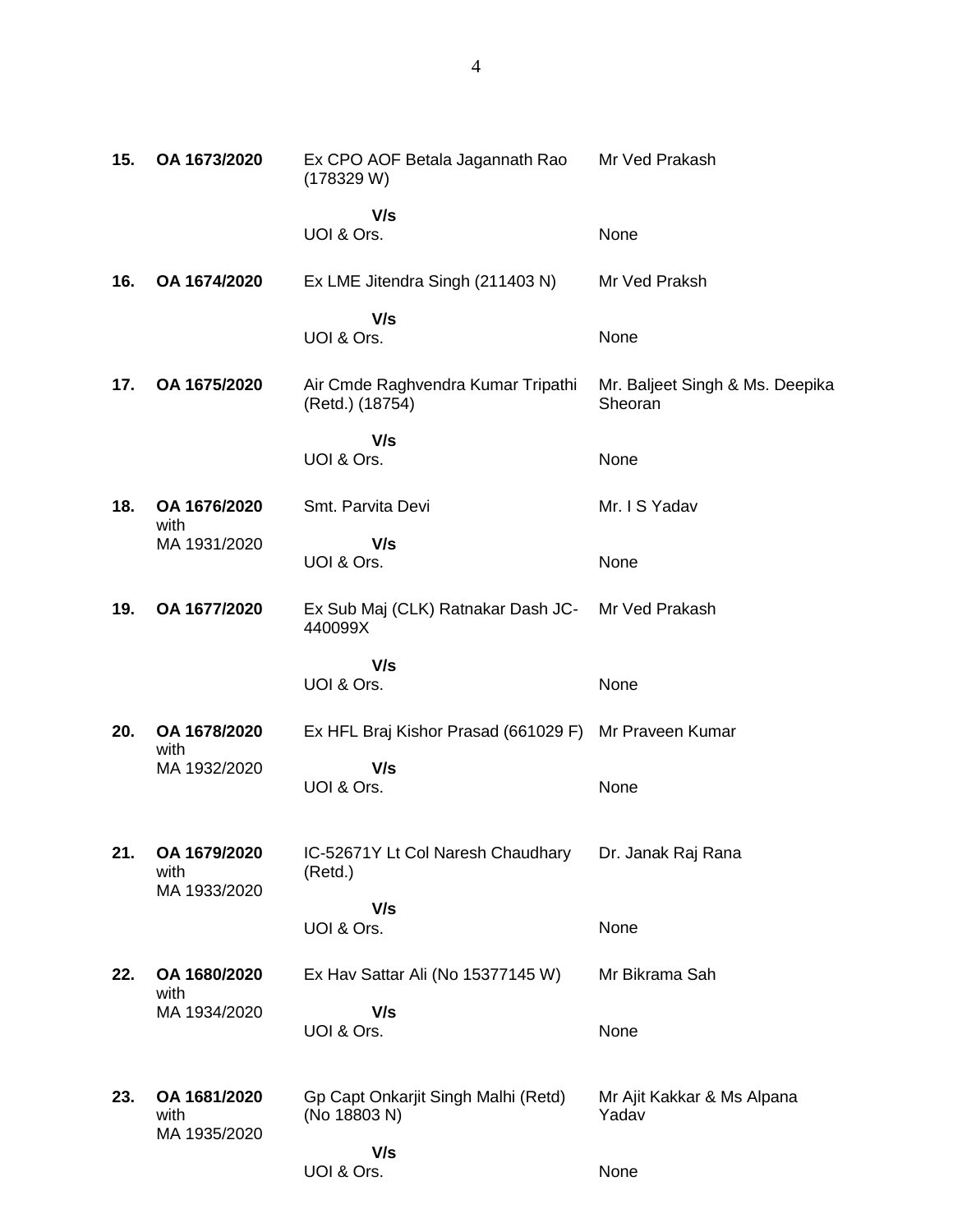# **MA (OTHERS)**

| 24. | MA 1925/2020<br>ın<br>OA 1228/2020 | Sqn Ldr Basant Kumar Chaudhary<br>(Retd.) (12952) (P) F | Mr. Ajit Kakkar & Baljeet<br>Singh     |
|-----|------------------------------------|---------------------------------------------------------|----------------------------------------|
|     |                                    | V/s                                                     |                                        |
|     |                                    | UOI & Ors.                                              | Mr Harish V Shankar                    |
| 25. | MA 1936/2020<br>ın                 | Nk Vivekanand A (14665904-F)                            | Mr. Ajit Kakkar & Associates           |
|     | OA (Appeal)                        | V/s                                                     |                                        |
|     | 1238/2020                          | UOI & Ors.                                              | Gp Capt Karan Singh Bhati, Sr.<br>CGSC |

## **PLEADINGS NOT COMPLETE**

| 26. | OA (Appeal)<br>1505/2019<br>with<br>MA 2430/2019 &<br>1414/2020 | Ankit Kumar LS (GW) (No 225893 W)<br>V/s<br>UOI & Ors. | Mr Ajit Kakkar & Associates<br>Mr. Harish V Shankar          |
|-----|-----------------------------------------------------------------|--------------------------------------------------------|--------------------------------------------------------------|
| 27. | OA (Appeal)<br>1506/2019<br>with<br>MA 2431/2019 &<br>1415/2020 | No. 226054-K Kundan Kumar LS(UW)<br>V/s<br>UOI & Ors.  | Mr. Ajit Kakkar & Associates<br>Dr. Vijendra Singh Mahndiyan |
|     | <b>For Final Hearing</b>                                        |                                                        |                                                              |
| 28. | OA (Appeal)<br>455/2015 with<br>MA 486/2015 &<br>487/2015       | Ex Sep Uday Singh (No.3200802W)<br>V/s<br>UOI & Ors.   | Mr. SS Pandey<br>Mr Anil Gautam                              |
|     |                                                                 |                                                        |                                                              |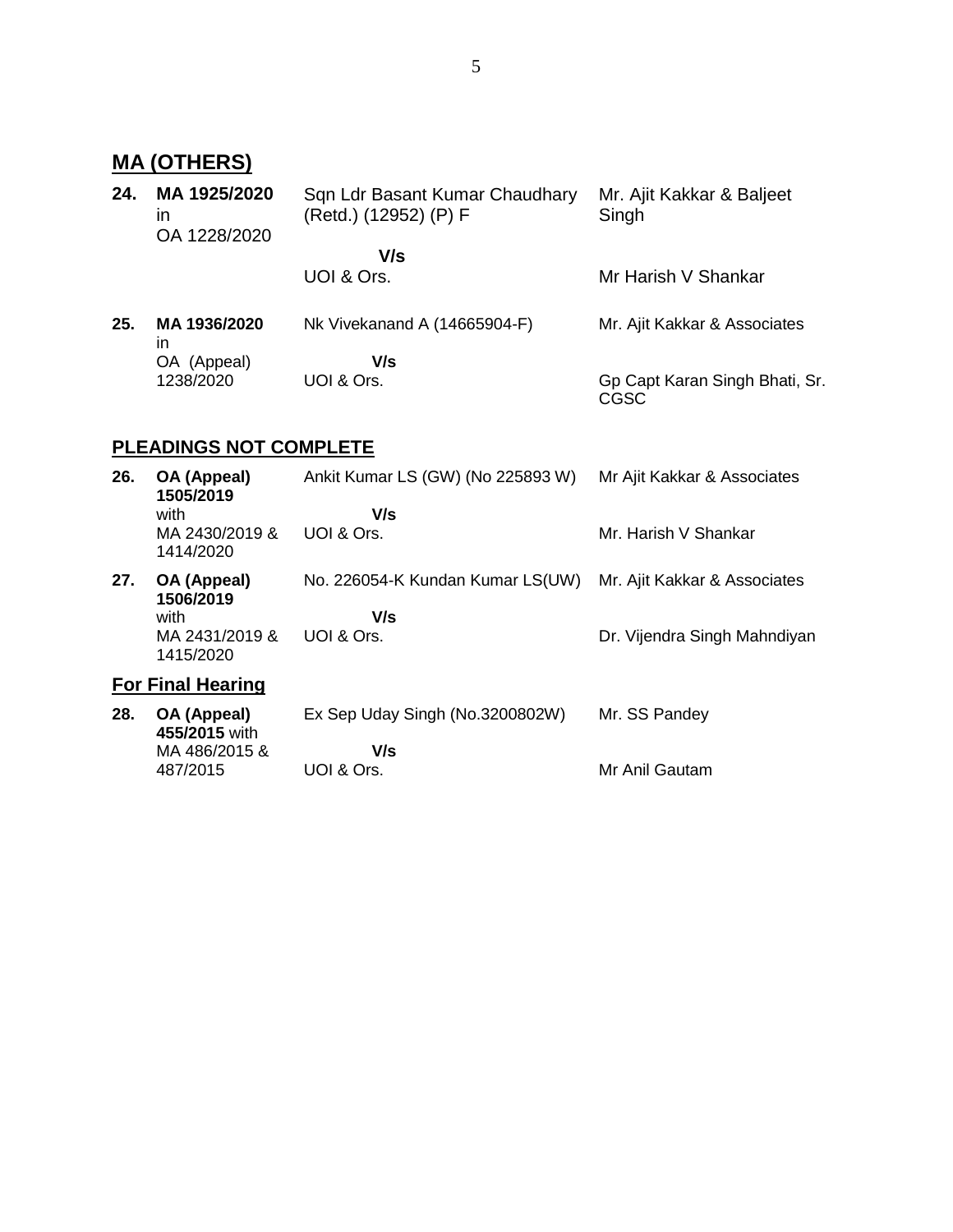# **ARMED FORCES TRIBUNAL, PRINCIPAL BENCH, NEW DELHI LIST OF BUSINESS**

**Date: 10-11-2020**

**Timing: 11:00 AM**

### **PRINCIPAL REGISTRAR COURT**

|    | S. No. Case No.                      | <b>Parties Name</b>                                     | <b>Advocate for Petitioner /</b><br><b>Respondents</b>           |
|----|--------------------------------------|---------------------------------------------------------|------------------------------------------------------------------|
|    | <b>For Appearance/Direction</b>      |                                                         |                                                                  |
| 1. | OA 1245/2019<br>with<br>MA 1980/2019 | Ex LS (GW) Sandeep Kumar (133017- Mr. Ved Prakash<br>N) |                                                                  |
|    |                                      | V/s                                                     |                                                                  |
|    |                                      | UOI & Ors.                                              | Mr Harish V Shankar                                              |
| 2. | OA 1261/2019<br>with                 | Col Avinash Mishra (MR-06830-M)                         | Mr. Ankur Chhibber                                               |
|    | MA 937/2020                          | V/s                                                     |                                                                  |
|    |                                      | UOI & Ors.                                              | Dr. Vijendra Singh Mahndiyan                                     |
| 3. | OA 1399/2019                         | No. 8824547-A Nk Nanak Chand                            | Mr. U S Maurya                                                   |
|    |                                      | V/s                                                     |                                                                  |
|    |                                      | UOI & Ors.                                              | Mr. Y P Singh                                                    |
| 4. | OA 1539/2019                         | Ex Nk Jivender Singh (No 2891609 W)                     | Mr JP Sharma & Associates                                        |
|    |                                      | V/s                                                     |                                                                  |
|    |                                      | UOI & Ors.                                              |                                                                  |
|    |                                      |                                                         | Mr Neeraj, Sr CGSC for R 1, 3 &<br>4 and Ms Anjali Vohra for R-2 |
| 5. | OA 1568/2019                         | Ex Sgt Goutam Sana (No 776928 N)                        | Mr Virender Singh Kadian                                         |
|    | with<br>MA 2535/2019                 | V/s                                                     |                                                                  |
|    |                                      | UOI & Ors.                                              | Mr. Arvind Patel                                                 |
|    |                                      |                                                         |                                                                  |
| 6. | OA 1574/2019                         | No. 29590-K Sqn Ldr Chetna Gulia<br>(Retd.)             | Mr. Virender Singh Kadian                                        |
|    |                                      | V/s                                                     |                                                                  |
|    |                                      | UOI & Ors.                                              | Mr. Arvind Patel                                                 |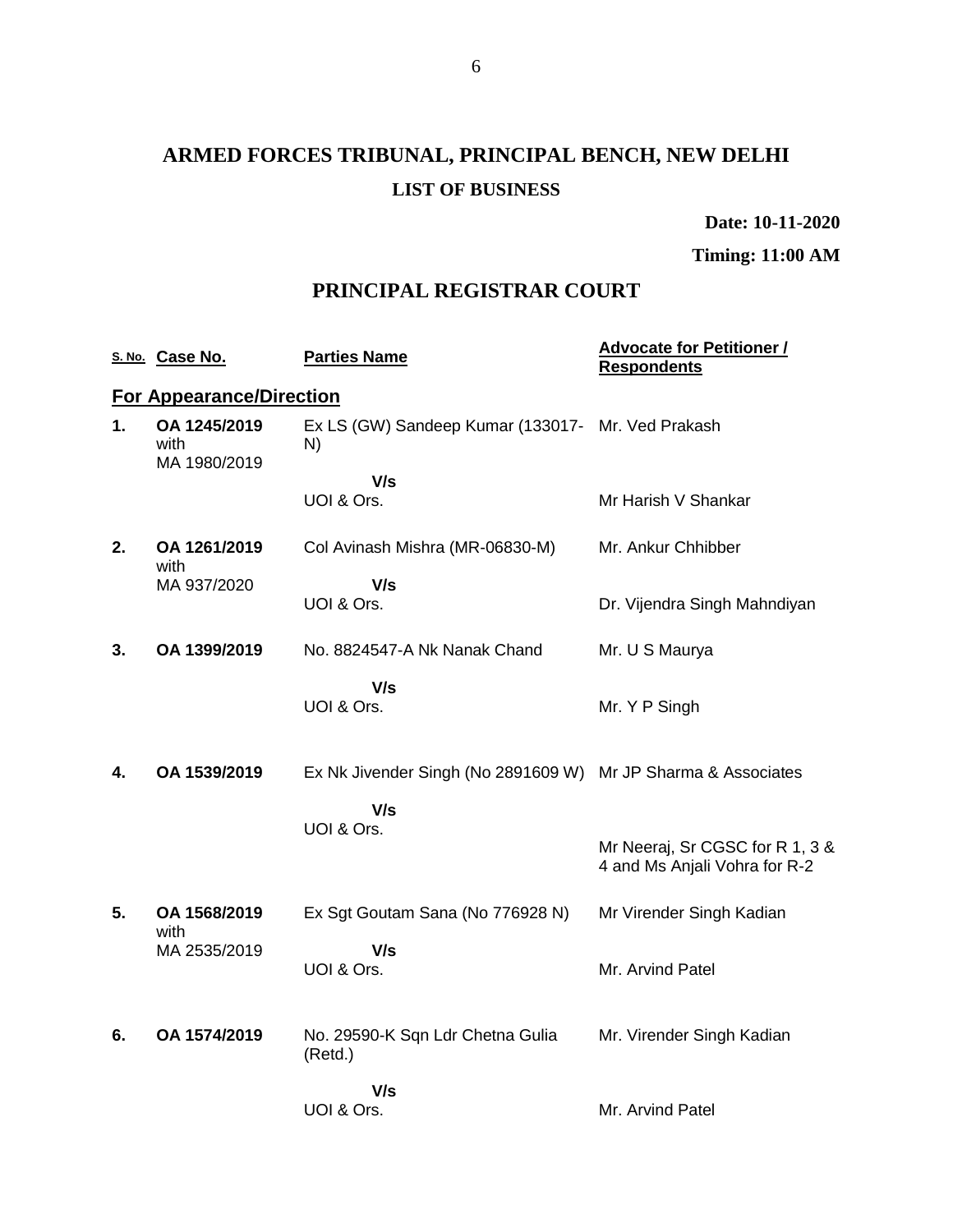| 7.  | OA 1589/2019<br>with<br>MA 2554/2019     | No. 736624-N Ex JWO Shashibind<br>Kumar Poddar  | Mr. Virender Singh Kadian              |
|-----|------------------------------------------|-------------------------------------------------|----------------------------------------|
|     |                                          | V/s<br>UOI & Ors.                               | Mr. V S Tomar                          |
| 8.  | OA 1590/2019                             | No. 671708 Ex JWO Vinay Rathee                  | Mr. Virender Singh Kadian              |
|     |                                          | V/s<br>UOI & Ors.                               | Mr. Y P Singh                          |
| 9.  | OA 1665/2019<br>with<br>OA 155/2018 (RB, | Sqn Ldr (Retd.) Prajesh Banerjee<br>$(17152-S)$ | Mr. Manoj Kumar Gupta                  |
|     | Kolkata)                                 | V/s<br>UOI & Ors.                               | Mr Harish V Shankar                    |
| 10. | OA 1684/2019                             | Wg Cdr Vishwajit Chauhan (Retd) (No<br>24328)   | Mr Baljeet Singh                       |
|     |                                          | V/s<br>UOI & Ors.                               | Mr. Shyam Narayan                      |
| 11. | OA 1725/2019                             | Wg Cdr RS Manoj Kumar (Retd) (No<br>22747)      | Mr. Baljeet Singh                      |
|     |                                          | V/s<br>UOI & Ors.                               | Ms Suman Chauhan                       |
| 12. | OA 1821/2019<br>with<br>MA 2703/2019     | IC-40968N Col Yashwant Singh Rana<br>(Retd.)    | Mr. Virender Singh Kadian              |
|     |                                          | V/s<br>UOI & Ors.                               | Mr. Satya Ranjan Swain                 |
| 13. | OA 1840/2019                             | Ex POM Monu (135433-B)                          | Mr. Ajit Kakkar                        |
|     |                                          | V/s<br>UOI & Ors.                               | Mr. S D Windlesh                       |
| 14. | OA 1841/2019                             | Ex Mech 3 Shinu Joseph (No 124610<br>F)         | Mr Ved Prakash                         |
|     |                                          | V/s<br>UOI & Ors.                               | Gp Capt Karan Singh Bhati, Sr.<br>CGSC |
| 15. | OA 1842/2019                             | Ex Sgt Ajay Kumar Sharma (No<br>790440)         | Mr. Baljeet Singh                      |
|     |                                          | V/s<br>UOI & Ors.                               | Mr. Waize Ali Noor                     |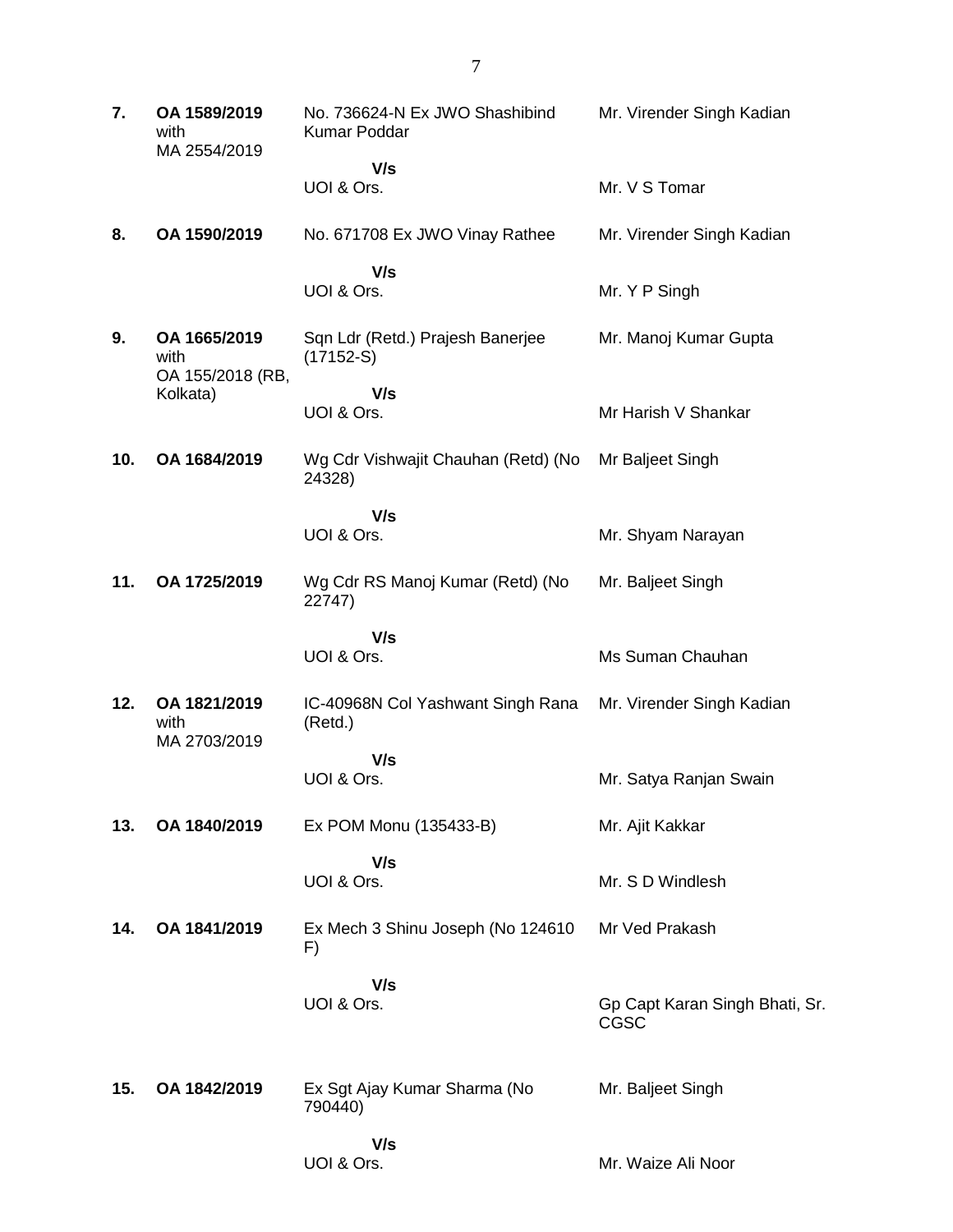**16. OA 1843/2019** IC-17211Y Col Anil Kak (Retd.)  **V/s** UOI & Ors. Mr. S S Pandey & Associates Mr. Harish V Shankar **17. OA 1847/2019** Ex PO ME Lakhvir Singh (138248-A)  **V/s** UOI & Ors. Mr. Ved Prakash Mr. S D Windlesh **18. OA 1848/2019** with MA 2718/2019 & 1499/2020 Ex MWO Mahanth Shukla (617247-G)  **V/s** UOI & Ors. Mr. Rakesh Kumar Singh Mr. Prabodh Kumar **19. OA 1849/2019** with MA 2719/2019 Wg Cdr Jay Mitra (Retd) (No 21842)  **V/s** UOI & Ors. Mr. Baljeet Singh Mr. V S Tomar **20. OA 1938/2019** with MA 2809/2019 Ex Gnr S Vetham (No 14465992 Y)  **V/s** UOI & Ors. Mr Mohan Kumar & Associates Mr. J S Rawat **21. OA 2288/2019** Ex Sgt P Viswanatha Reddy (S No 791702 F)  **V/s** UOI & Ors. Mr OS Punia Mr. Satya Ranjan Swain **22. OA 2289/2019** Ex SSR Yogesh Kumar (252681-A)  **V/s** UOI & Ors. Mr. Virender Singh Kadian Mr. Arvind Patel **23. OA 235/2020** with MA 260/2020 IC24371F Brig Sunil Arora (Retd)  **V/s** UOI & Ors. Mr Sukhjinder Singh Ms. Jyotsna Kaushik **24. OA 238/2020** with MA 275/2020 No. 619845 WO Manbir Singh (Retd.)  **V/s** UOI & Ors. Mr. Manoj Kr Gupta Mr. Satya Ranjan Swain **25. OA 240/2020** Sgt Parmendra Kumar Singh (Retd.) (795912)  **V/s** UOI & Ors. Mr. Manoj Kr Gupta Mr. Y P Singh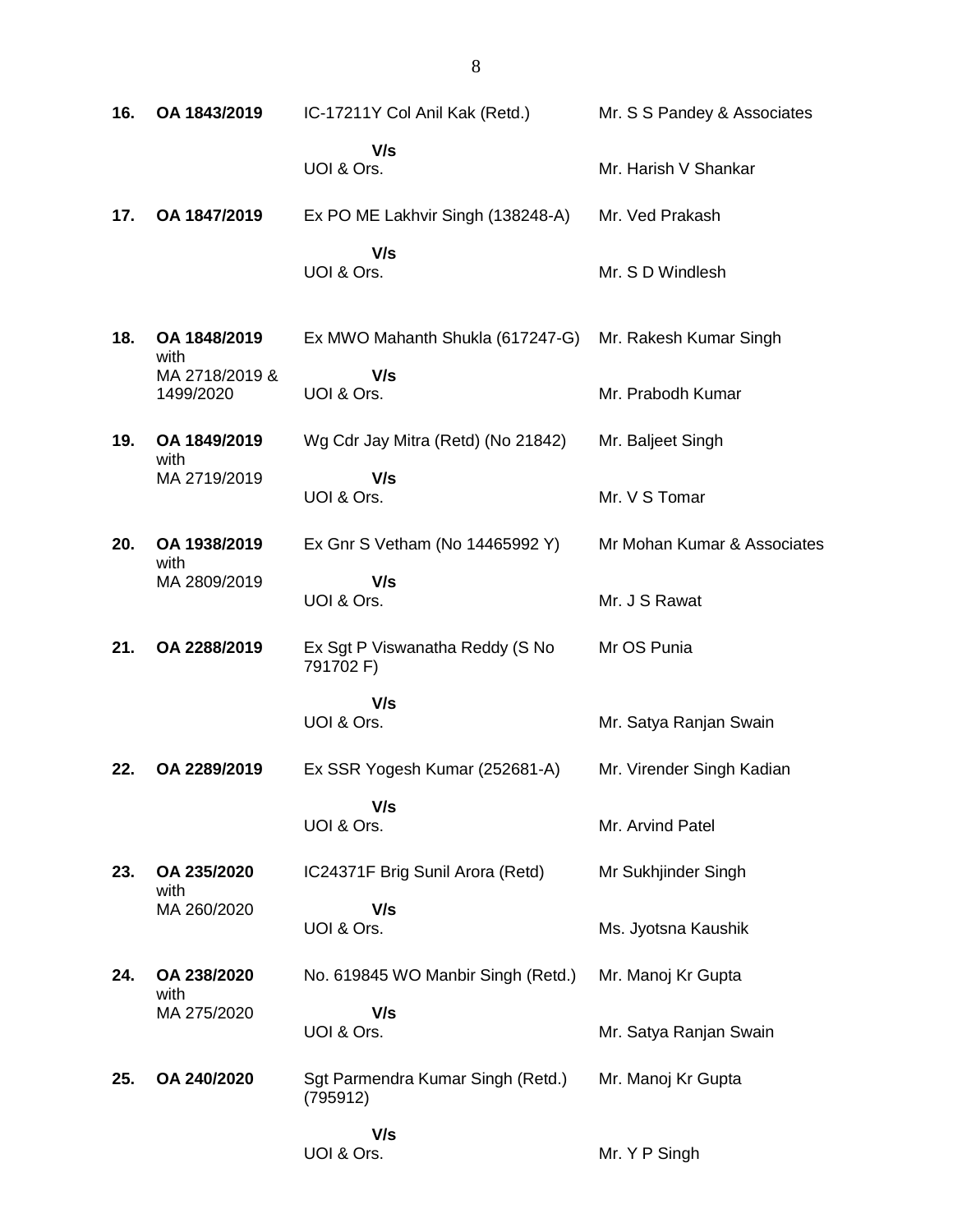**26. OA 273/2020** with MA 344/2020 Smt. Urmila Devi Mother of No 4090004 Rfn Late Mukesh Bhandari  **V/s** UOI & Ors. Mr. Sarbendra Kumar & Mr.Rahul Gupta Mr. K K Tyagi **27. OA 323/2020** with MA 403/2020 Ex Hav (Hony Nb Sub) Karnail Singh (01289568-L)  **V/s** UOI & Ors. Mr. U S Maurya Mr. D K Sabat **28. OA 326/2020** Ex Nk Dilip Kumar Bawali (No 14352991 H)  **V/s** UOI & Ors. Mr Ajit Kakkar, Madhuri Koli and Alpana Yadav Mr. V Pattabhi Ram **29. OA 511/2020** Gp Capt Swaran Singh (Retd) (No 18752)  **V/s** UOI & Ors. Mr Baljeet Singh And Ms Deepika Sheoran Mr. Ashok Chaitanya **30. OA 833/2020** with MA 950/2020 JC-276841A Sub Ashok Kumar (Retd.) Ms. Archana Ramesh  **V/s** UOI & Ors. Mr. Avdhesh Kumar Singh **31. OA 834/2020** with MA 951/2020 Hav Rajesh (2893306-A)  **V/s** UOI & Ors. Ms. Archana Ramesh Dr. Vijendra Singh Mahndiyan **32. OA 835/2020** 13622875N Ex Lance Hav Khajan Singh  **V/s** UOI & Ors. Mr. DS Kauntae Mr. J S Rawat **33. OA 836/2020** with MA 957/2020 670820 S Ex MWO Naryan Mohanty  **V/s** UOI & Ors. Mr Durgesh Kumar Sharma Mr. Harish V Shankar **34. OA 837/2020** with MA 958/2020 Ex JWO Asit Kumar Bhattacharya (No 682170 L)  **V/s** UOI & Ors. Mr. Ajit Kakkar Mr. A K Gautam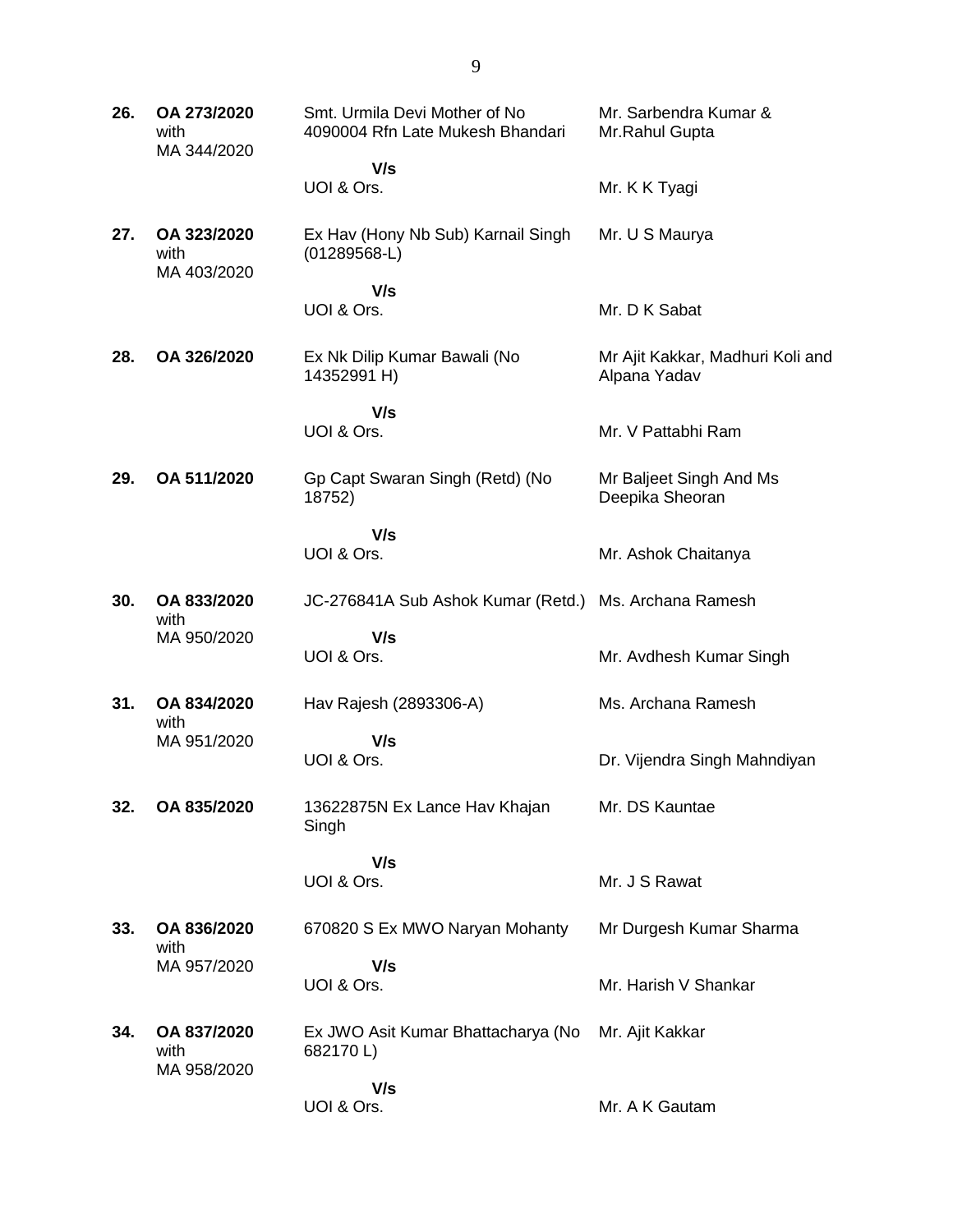| 35. | OA 840/2020<br>with<br>MA 960/2020 | Ex Sub (Hony Lt) BAS Raja Kumar (JC Mr Durgesh Kumar Sharma<br>262136-W) |                                      |
|-----|------------------------------------|--------------------------------------------------------------------------|--------------------------------------|
|     |                                    | V/s<br>UOI & Ors.                                                        | Ms. Suman Chauhan                    |
| 36. | OA 841/2020                        | Capt Aman Sethi (Retd) (SS-36215K)                                       | Mr. Ajit Kakkar                      |
|     |                                    | V/s<br>UOI & Ors.                                                        | Mr. Neeraj, Sr. CGSC                 |
| 37. | OA 842/2020                        | 702393-K MWO RK Singh                                                    | Mr Deepak Bansal                     |
|     |                                    | V/s<br>UOI & Ors.                                                        | Dr. Vijendra Singh Mahndiyan         |
| 38. | OA 843/2020<br>with                | Ex JWO S Lakshmanan (707954T)                                            | Mr. Durgesh Kumar Sharma             |
|     | MA 961/2020                        | V/s<br>UOI & Ors.                                                        | Mr. S D Windlesh                     |
| 39. | OA 844/2020<br>with<br>MA 963/2020 | Ex JWO Haradhan Bandyopadhyay<br>(679676A)                               | Mr. Durgesh Kumar Sharma             |
|     |                                    | V/s<br>UOI & Ors.                                                        | Mr. Avdhesh Kumar Singh              |
| 40. | OA 845/2020<br>with<br>MA 964/2020 | Smt Kiran Sharma W/o Late Lt Col<br>Ashok Kumar Sharma (IC-25447H)       | Mr. Anil Srivastava &<br>Associcates |
|     |                                    | V/s<br>UOI & Ors.                                                        | Mr. Ashok Chaitanya                  |
|     |                                    |                                                                          |                                      |
| 41. | OA 847/2020<br>with<br>MA 966/2020 | Ex Maj Cherekar Madhusudan<br>Shriniwasrao (Retd)(13502F)                | Mr. Ajit Kakkar                      |
|     |                                    | V/s<br>UOI & Ors.                                                        | Mr. J S Rawat                        |
| 42. | OA 848/2020                        | 138978-K Ex POAOF Sunny Ahlawat                                          | Mr Virender Singh Kadian             |
|     |                                    | V/s<br>UOI & Ors.                                                        | Mr. Neeraj, Sr. CGSC                 |
| 43. | OA 879/2020                        | IC-46686L Col (TS) Ritesh Agarwal                                        | Mr SS Pandey & Associates.           |
|     |                                    | V/s<br>UOI & Ors.                                                        | Mr. Y P Singh                        |
| 44. | OA 881/2020                        | Ex Rect Vipin Kumar Sharma (No<br>16030528 P)                            | Mr. Ajit Kakkar and Ms Rajshri       |
|     |                                    | V/s<br>UOI & Ors.                                                        | Mr. V S Tomar                        |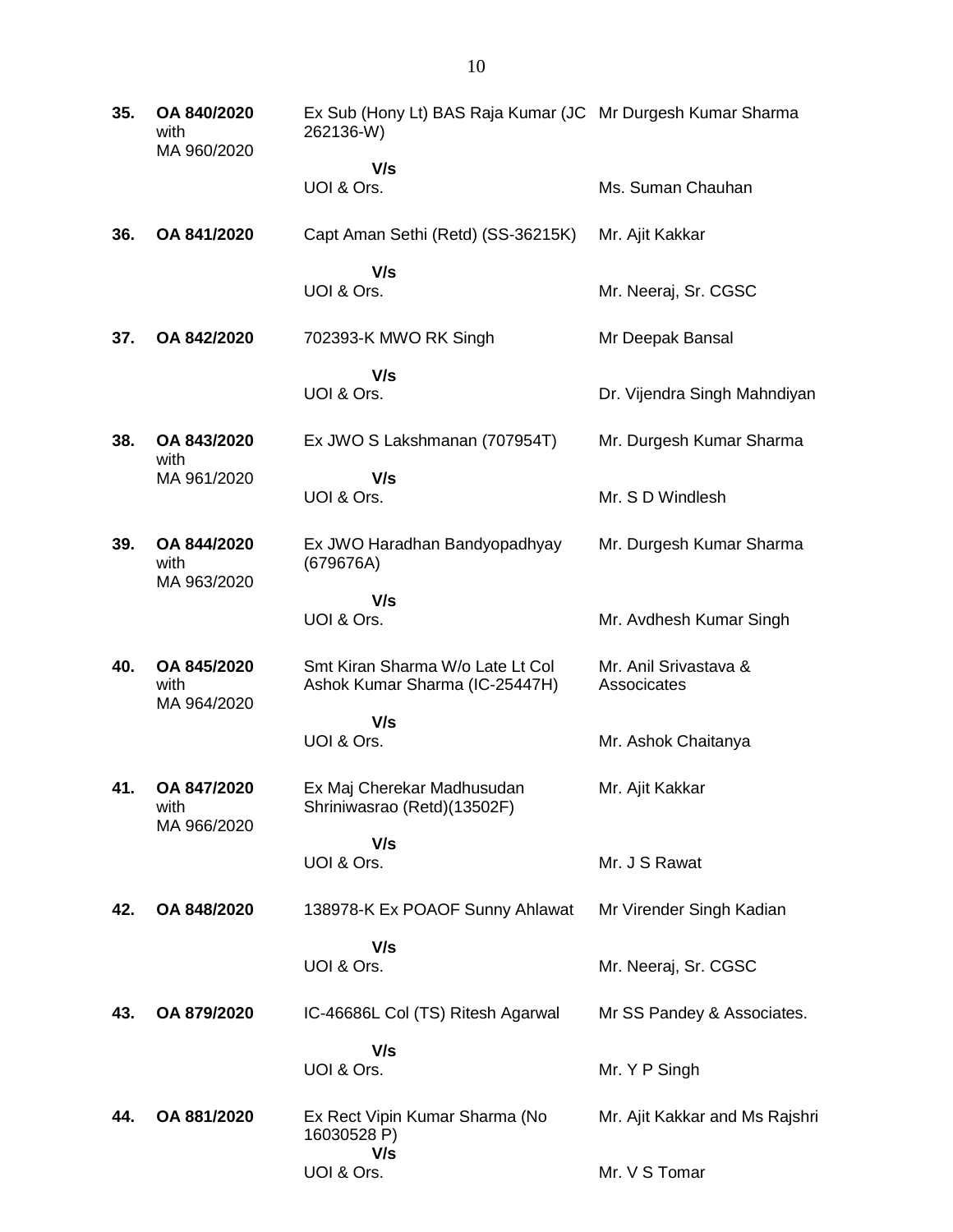- **45. OA 882/2020** Wg Cdr VS Tomar (14524K) (Retd)  **V/s** UOI & Ors. Mr. Ajai Bhalla None for R-1 to 4 & Dr. Vijendra Singh Mahndiyan R-5 **46. OA 883/2020** with MA 1002/2020 Ex Sep HK Sandip Jadhav (2805747W)  **V/s** UOI & Ors. Mr Ajit Kakkar Mr. V S Tomar **47. OA 884/2020** with MA 1006/2020 JC-118530 M Ex Sub Jayakrishna Hota & Ors.  **V/s** UOI & Ors. Mr. SS Pandey & Associates Mr. Satya Ranjan Swain **48. OA 999/2020** with MA 1124/2020 Ex Sgt Karamvir (No 741599-T)  **V/s** UOI & Ors. Mr Ajit Kakkar Mr S D Windlesh **49. OA 1168/2020** with MA 1349/2020 782446-L Ex Sgt Amit Tripathi  **V/s** UOI & Ors. Mr. Virender Singh Kadian Mr. Y P Singh **50. OA 1206/2020** with MA 1394/2020 Nb Sub/AEC Kamal Kant (Retd) (JC-805383H)  **V/s** UOI & Ors. Mr Ramesh Chand Sharma & Mr Kamal Kant None **51. OA 1208/2020** Col Laxmi Chand Dahiya(Retd) IC-44476M  **V/s** UOI & Ors. Mr S S Pandey & Associates None **52. OA 1212/2020** with MA 1397/2020 Ex Sgt PK Sreejit (772967 L)  **V/s** UOI & Ors. Mr Ajit Kakkar Gp Capt Karan Singh Bhati, Sr CGSC **53. OA 1213/2020** with MA 1398/2020 Ex JWO Abhinna Kumar Mohanty (691141-B)  **V/s** Mr Ajit Kakkar
	- UOI & Ors. Mr. S D Windlesh

11